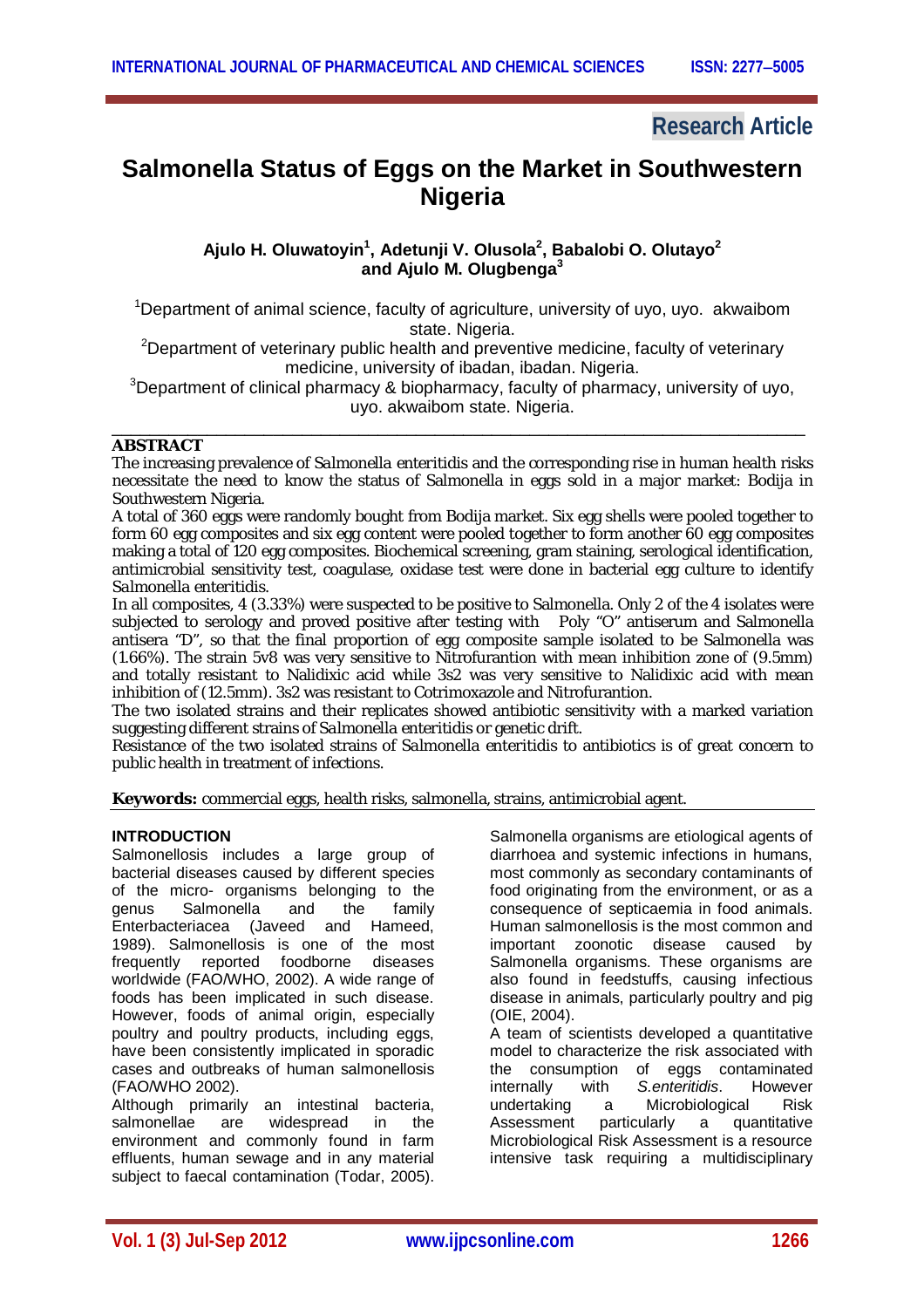approach and it is not currently within the capacity of many countries (Cahill, 2002).

Egg is an important source of animal protein to many people globally (FAO, 2001). It was reported that egg production and consumption is fast gaining ground in Nigeria (Adesola, 2005). However, eggs have been consistently<br>implicated in human salmonellosis in human salmonellosis (FAO/WHO, 2002). In addition, the increasing prevalence of *Salmonella enteritidis* and the corresponding rise in human health risks necessitate the need to know the status of Salmonella in eggs. Salmonella often shows multiple drug resistance, but the predominant patterns vary among isolates from different countries, serotypes, antibiotics and from different animal species. This multiple drug resistance has been attributed to the uncontrolled use of anti microbial agents as growth promoters or in the treatment of bacterial infection with the farmers having unlimited access to these agents (Adesiyun 2005).

Information on research findings to determine the extent of the role of poultry shell eggs as reservoir for salmonella spp in Nigeria is scarce. This study therefore assessed the prevalence Salmonella enteritidis in Salmonella enteritidis in composites egg samples to determine the level of public risk.

#### **METHOD**

A total of 360 eggs were randomly bought from major wholesale and retail egg sellers at Bodija market, Ibadan. Thirty six (36) eggs were bought from each of the 10 randomly selected wholesalers and retailers and were taken to the laboratory immediately for analysis.

#### **EGG SAMPLE PREPARATION**

The exact point of the egg shell surface to be cracked was aseptically cleaned using methanol and tissue paper and then aseptically cracked open and poured into sterile jam jars. The egg shells were collected separately in polythene bags. In order to reduce laboratory expenses and have a sensitive detection, eggs were pooled because egg contamination occurs very infrequently (Ebel and Scholosser, 2000). Six egg shells were pooled together to form a composite, there were sixty composites for egg shell. Six egg content (yolk and albumin) were pooled together to form a composite sample; there were sixty composites for egg content. In all, there were total of 120 egg sample composites from both the egg content and shell. The pools were incubated for one day to allow bacterial multiplication to proceed sufficiently (Gast,

1993a). Each pooled sample was mixed and between each pool the glass rod used for mixing the sample was sterilized.

#### **PREPARATION OF EGG CULTURES AND MEDIA**

The isolation and identification of Salmonella from eggs was performed following a similar principle as described in the (Proposed Official Method MFO-21, 2002)

Egg pools were incubated for 48hrs at 37°C. One ml of each pool was diluted in 10mls of sterile broth also 20mls of this broth was dispended into each of the polythene bags containing 6 egg shells and incubated at 37°C for 24hrs.

The following media were made according to revered standard selenite broth desoxycholate citrate agar, macconkey agar (without salt), triple sugar iron slants (tsi), urea agar base slants, plate count agar.

#### **BIOCHEMICAL SCREENING**

Biochemical screening involved testing isolates using determinant biochemical reactions. The pure isolates from MacConkey agar which were incubated in triple sugar iron slants and urea slants for 24hr and 48hrs respectively at 37˚C. **S**amples that showed no growth on DCA were not subjected to any further microbiological test. Samples that showed colourless to grayish growth were further culture on MacConkey. Some of the samples that showed growth on DCA when cultured on MacConkey agar appear as yeast therefore, only those samples that showed off pink, colourless and grayish colonies on MacConkey agar were further subjected to oxidase, catalase and coagulase test.

#### **GRAM STAINING**

Gram stain was also carried out so as to confirm salmonella organism. Smears containing thin and thick areas from the suspects plates were prepared on clean glass slides, air dried and fixed by quickly passing the slide three times through flame. The smear was stained with crystal violet for 1 minute and then washed with tap water for 30seconds. It was then flooded with iodine solution for 1min and washed in tap water again then carefully blot dried to remove excess water 0.95% ethyl alcohol was used to decolourize for 30 seconds then the smear was counter stained with safranin solution for 10 seconds. The smear was finally rinsed in tap water and carefully blot dried. Oil immersion objective was used to view the slides for red short rods.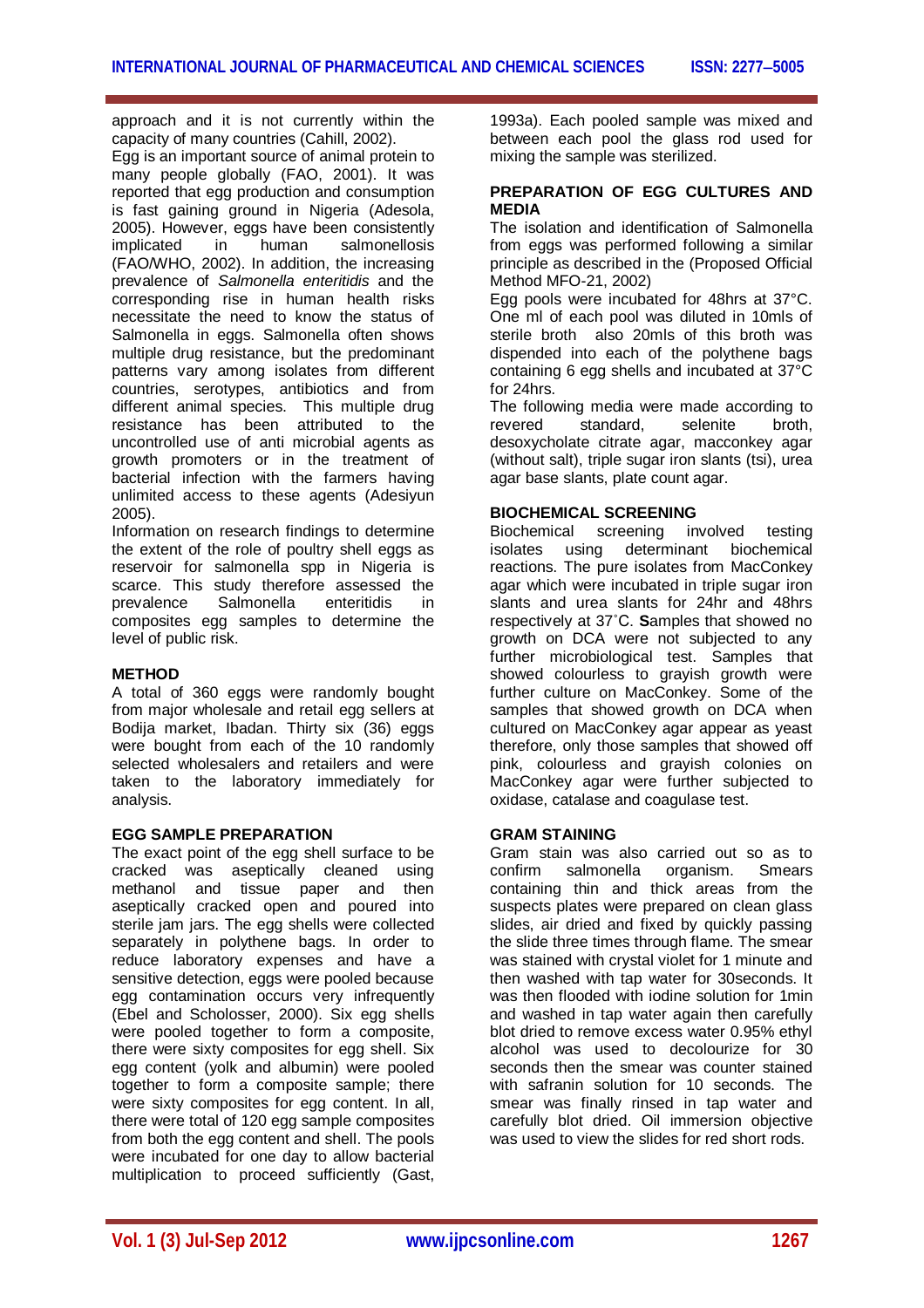## **SEROLOGICAL IDENTIFICATION**

Salmonella poly "O" antiserum and Salmonella antiserum group "D" (Difco) were used to support the identification of isolates as members of Salmonella spp. A drop of each of the antisera was mixed with the isolated colonies from freshly made DCA plates on two separate spots on a clean slide. Isolated colonies taken were also mixed with the distilled water this serves as control. The mixtures were rocked gently and strong agglutination within 1 or 2 minutes is a positive reaction while non agglutination is taken as negative.

#### **ANTIMICROBIAL SENSITIVITY TEST**

The culture of selenite broth was poured into Petri dishes containing plate count agar in such a way that the broth covered the agar plate the excess broth culture was decanted. The surface of the agar was allowed to dry, and then standard antibiotic sensitivity disc impregnated with known agents and strength were firmly placed on the surface of each of the agar plates and incubated at 37˚C for 24hrs**.** Antibiotic sensitivity test was carried out on the two isolated strains (5v8 and 3s2).

Characterization of stains as sensitive or resistant was based on the size of the zone of inhibition around the disc. Antimicrobial susceptibility tests were performed using the Kirby Bauer Disc Diffusion method (Bauer et al. (1966) consisting of multidisc (Abtek) of  $(25uq)$ , Cotrimazole  $(25uq)$ , Gentamycin (10µg), Nalidixic acid (30µg) Nitrofurantion (200 µg), Colistin (25µg), Streptomycin (25µg), Tetracycline (25µs). Results of the zones of inhibition were interpreted in mm by measuring inhibition zones using a millimeternscale rule to measure the diameter of zones of inhibition.

#### **RESULTS**

In all 120 egg composite sampled, 4 (3.33%) were suspected to be positive to Salmonella. The final proportion of egg composite sample isolated to be Salmonella was (1.66%).

Table 1 showed the summary of the egg composite samples that are suspected to be positive to salmonella after undergoing the microbiological test as stated in the above tables. In Plate 2 the blackening of the agar indicates the presence of gas  $(H_2S)$ , while table 9 showed the proportion(1.66%) of egg samples from both the egg shell and egg content(yolk and albumen) were positive to Salmonella from a total (120) egg composite sample.

Table 2: Out of the 120 egg composite samples tested only 1.66% were positive to salmonella with equal proportion from the egg content and shell, these means no difference whatsoever in the route of infection.

#### **Microbiological test summary for recovered positive strains**

Table 3: The recovered strain (5v8 and 3s2) were further subjected to serology, gram staining and oxidase test. Table 3 shows the summary of all the microbiological tests that were carried out on the two recovered strains.

## **ANTIBIOTIC SENSITIVITY TEST**

The strain 5v8 was observed to be most sensitive to Nitrofurantion with a mean inhibition zone of (9.5mm) and least sensitive to Tetracycline with mean inhibition zone of (0.5mm) and totally resistant to Nalidixic acid while 3s2 was most sensitive to Nalidixic acid with mean inhibition of (12.5mm) and least sensitive to Ampicillin with mean inhibition zone of (1mm). 3s2 was resistant to Cotrimoxazole and Nitrofurantion. When the two strains were replicated and tested with the sensitivity disc, there was different resistance and sensitivity rate to the drugs (Table 3, 4).

#### **DISCUSSION**

The isolation of *Salmonella enteritidis* in egg samples in this study is an egg borne pathogen causing human salmonellosis, a zoonosis.

The two isolated strains showed similar antibiotic sensitivity profile with those of their replicates, however between them there was a marked variation in the profile and this might indicate variation within the same strains of *Salmonella enteritidis* or might be due to genetic drift. The strains were however fully sensitive to most of the drugs. One of the two strain (5v8) was most sensitive (in descending order) to Nitrofurantoin, Cotrimoxazole, Streptomycin, Ampicillin, Gentamicin Colistin and Tetracycline while it was resistant to Nalidixic acid. The other strain (3s2) showed sensitivity to Nalidixic acid, Tetracycline Streptomycin, Colistine, Gentamicin and<br>Ampicilline while it was resistant to while it was resistant to Cotrimoxazole.and Nitrofurantoin.

In conclusion, two strains of Salmonella enteritidis were isolated from the commercial eggs and they possessed different pattern of antibiotic sensitivity and resistance. The first was very sensitive to nitrofurantoin and had resistance to nalidixic acid while the second strain was very sensitive to nalidixic acid and had resistance to both cotrimoxazole and nitrofurantoin. The prevalence of Salmonella in eggs sold in the market is significant and the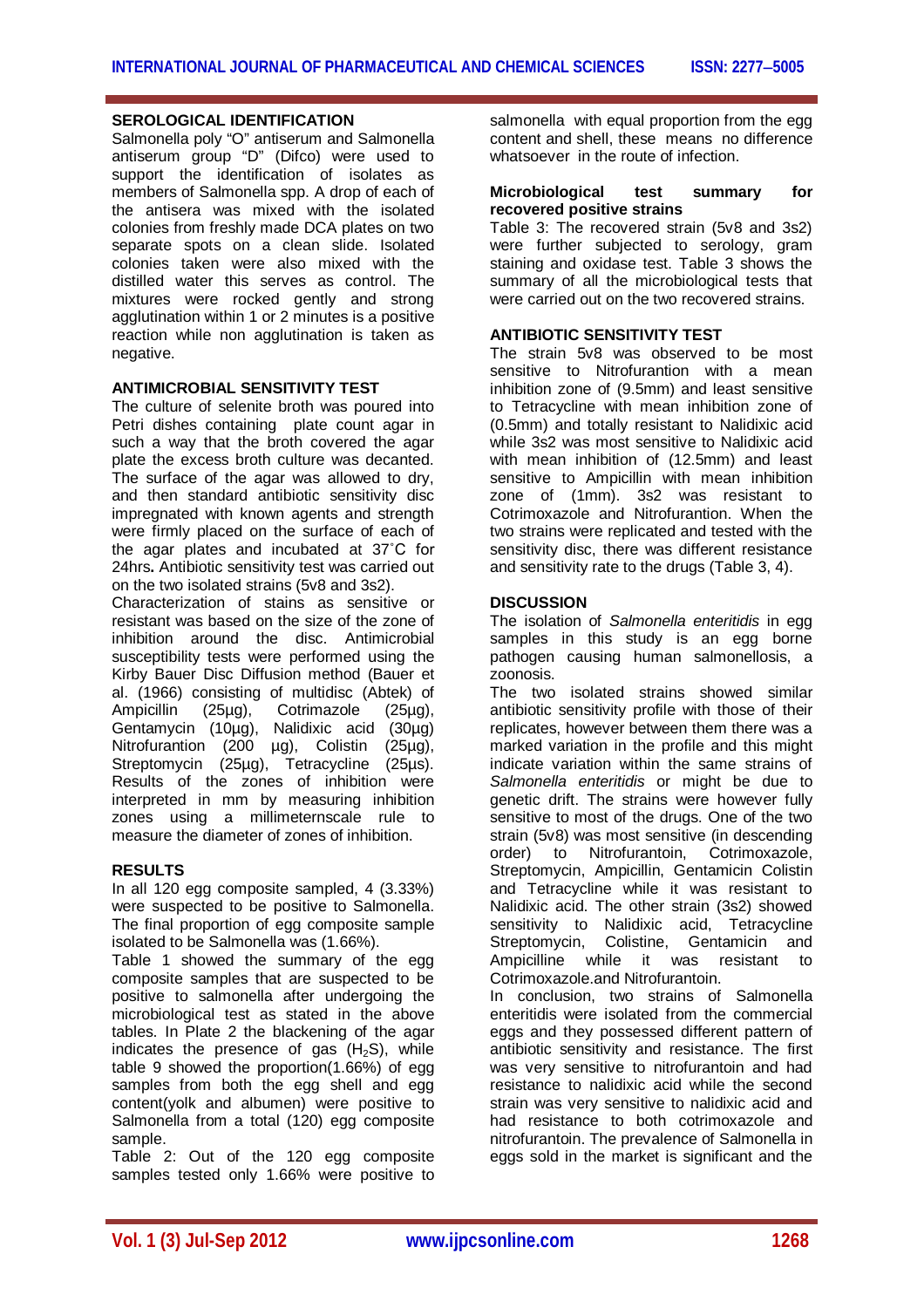resistance of harvested strains to the antibiotic sensitivity test is of great significance. Public awareness through special program focus on hygienically display of commercial

food products like egg in market places is highly recommended to Ministry of Health and related agencies in the fight against drug resistance.

| Total number of egg<br>sample composite<br>suspected to be positive | Desoxycholate<br>citrate agar (DCA)                 | <b>MacConkey</b><br>agar            | Triple sugar agar                | Urea agar      |  |
|---------------------------------------------------------------------|-----------------------------------------------------|-------------------------------------|----------------------------------|----------------|--|
| 4v2                                                                 | Colourless and<br>pinkish colonies                  | Colourless to<br>grayish colonies   | Red/Yellow+blackening of<br>agar | Orange!        |  |
| 3s2                                                                 | Colourless colonies                                 | Colourless to<br>grayish colonies   | Red + darkening of agar          | Pinkish!       |  |
| 5v8                                                                 | Pinkish colonies+<br>creamish colony on<br>one side | Creamish /light<br>gravish colonies | Red                              | Orange!        |  |
| 6s9                                                                 | Creamish colonies                                   | Creamish to<br>grayish colonies     | Yellow                           | Orange/yellow! |  |

### **Table 1: Total number of suspected egg sample composites from Batches 1 and 2**

**Table 2: Proportion of egg samples positive to Salmonella**

| Total number positive to<br><b>Salmonella</b> |  | % positive to Salmonella | Total<br>% negative to<br>number<br><b>Salmonella</b><br>negative to<br><b>Salmonella</b> |       | Total number of egg<br>sample composite |  |
|-----------------------------------------------|--|--------------------------|-------------------------------------------------------------------------------------------|-------|-----------------------------------------|--|
| Pooled egg(content)                           |  | 0.83                     | 59                                                                                        | 49.17 | 60                                      |  |
| Pooled egg(shell)                             |  | 0.83                     | 59                                                                                        | 49.17 | 60                                      |  |
| Total                                         |  | .66                      | 118                                                                                       | 98.34 | 120                                     |  |

#### Table 3: Summary of all microbiological tests carried out on recovered strains

|                                                  |                               | <b>Description</b>             | <b>Strains</b>             |     |                                 |
|--------------------------------------------------|-------------------------------|--------------------------------|----------------------------|-----|---------------------------------|
| <b>Media or Test</b>                             |                               | Standard colour                | Standard<br>interpretation | 5v3 | 3s2                             |
| Media                                            | Qeeaxxchalate<br>citrate agar | Clear colonies to grayish      | +ye                        | +ye | +ye                             |
|                                                  | MagGonkey.agar                | Coloutless to grayish colonies | +ye                        | +ye | +ye                             |
| Screening media<br>Serological<br>identification | TSI                           | Red slant/yellow butt (+) H2S  | +ye                        | Red | Yellow+<br>darkening of<br>agar |
|                                                  | Urea                          | Orange-red                     | -ve                        | -ve | -ve                             |
|                                                  | Poly "O"                      | Agglutination                  | +ve                        | +ye | +ye                             |
|                                                  | Antiserum "D"                 | Agglutination                  | +ye                        | +ye | +ve                             |
| Test                                             | Gram stain                    | Red rods                       | -ve                        | -ve | -XX                             |
|                                                  | Oxidase test                  | No <u>colour</u> change        | -ve                        | -ve | -ve                             |
|                                                  | Catalase test                 | No effervescence               | -ve                        | -ye | -ve                             |
|                                                  | Coaquiase test                | No agglutination               | -ve                        | -XX | -XX                             |

#### **Table 4: 11 Antibiotic sensitivity test after 24hrs showing zones of inhibition (in mm)**

| Positive egg composite<br>samples with replicates | <b>TET</b>            | <b>AMP</b> | COT | <b>GEN</b> | <b>NAL</b> | <b>NIT</b> | COL | <b>STR</b> |
|---------------------------------------------------|-----------------------|------------|-----|------------|------------|------------|-----|------------|
| 5V8                                               |                       |            |     |            |            | ιv         |     |            |
| 5V8(replicate)                                    |                       |            |     |            |            |            |     |            |
| 3s2                                               |                       |            |     |            | 13         | ر.,        |     |            |
| 3s2(replicate)                                    | $\overline{ }$<br>. . |            |     |            | ៱          |            |     |            |

(-) means zero reading AMP-Ampicillin (25µg), COT-Cotrimazole (25µg), GEN-Gentamycin (10µg), NAL-Nalidixic acid (30µg) NIT-Nitrofurantion (200µg), COL-Colistin (25µg), STR-Streptomycin (25µg), TET- Tetracycline (25µs)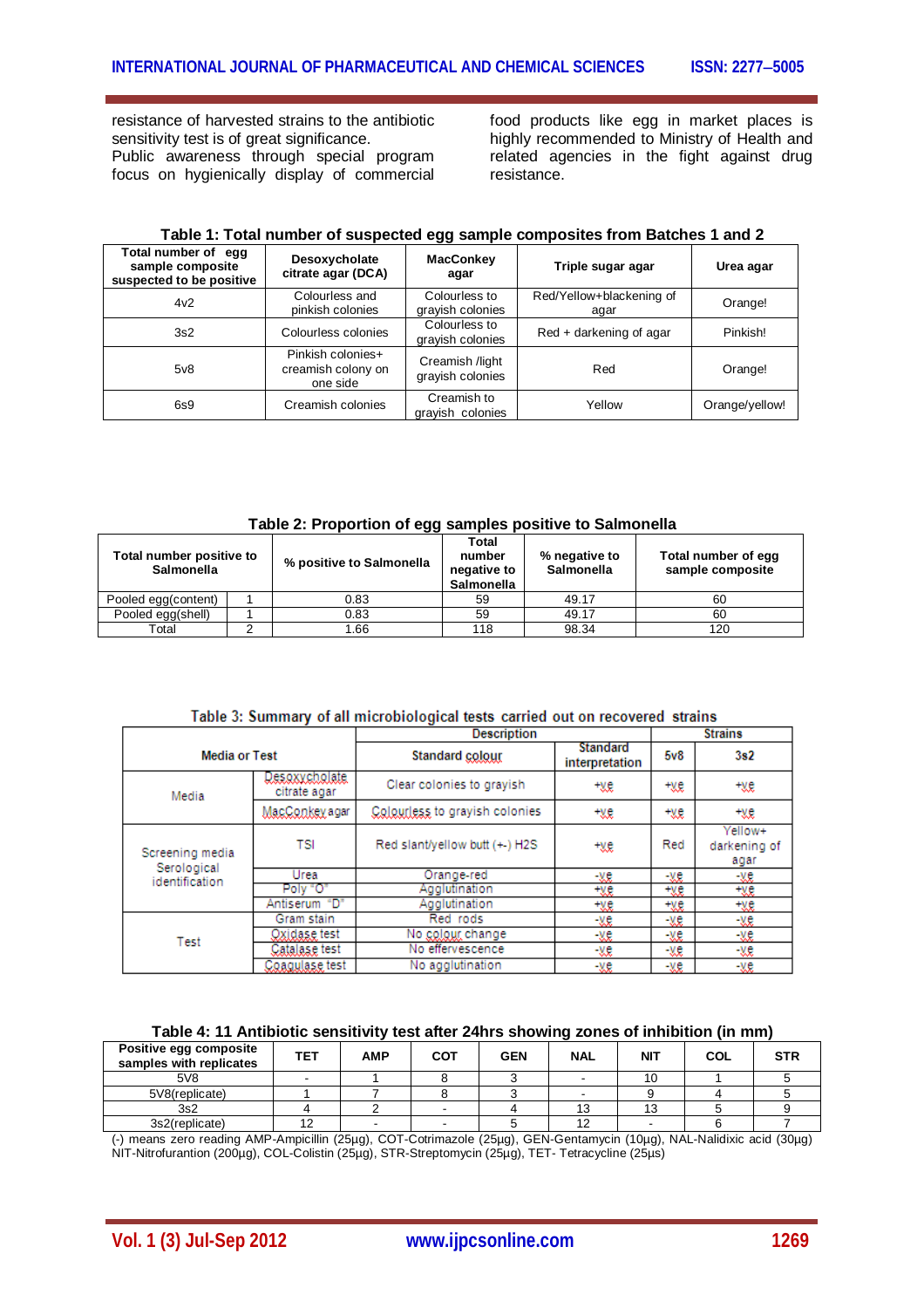## **INTERNATIONAL JOURNAL OF PHARMACEUTICAL AND CHEMICAL SCIENCES ISSN: 2277-5005**

| Table 5: 12 Mean values in (mm) of zones of inhibition to the antibiotic sensitivity disc |     |     |            |            |            |            |     |            |
|-------------------------------------------------------------------------------------------|-----|-----|------------|------------|------------|------------|-----|------------|
| Positive egg<br>composite samples<br>with replicates                                      | TET | AMP | <b>COT</b> | <b>GEN</b> | <b>NAL</b> | <b>NIT</b> | COL | <b>STR</b> |
| 5v8                                                                                       | 0.5 |     |            |            |            | 9.5        | 2.5 |            |
| 3s2                                                                                       |     |     |            | 4.5        | 12.5       |            | 5.5 |            |



**Plate 1: 5 Salmonella on Gram Stain**



**Plate 2: 6 Antibiotic sensitivity disc on cultured salmonella on plate count agar plate**

Arrow ( ) indicates zone of inhibition to antibiotic sensitivity disc